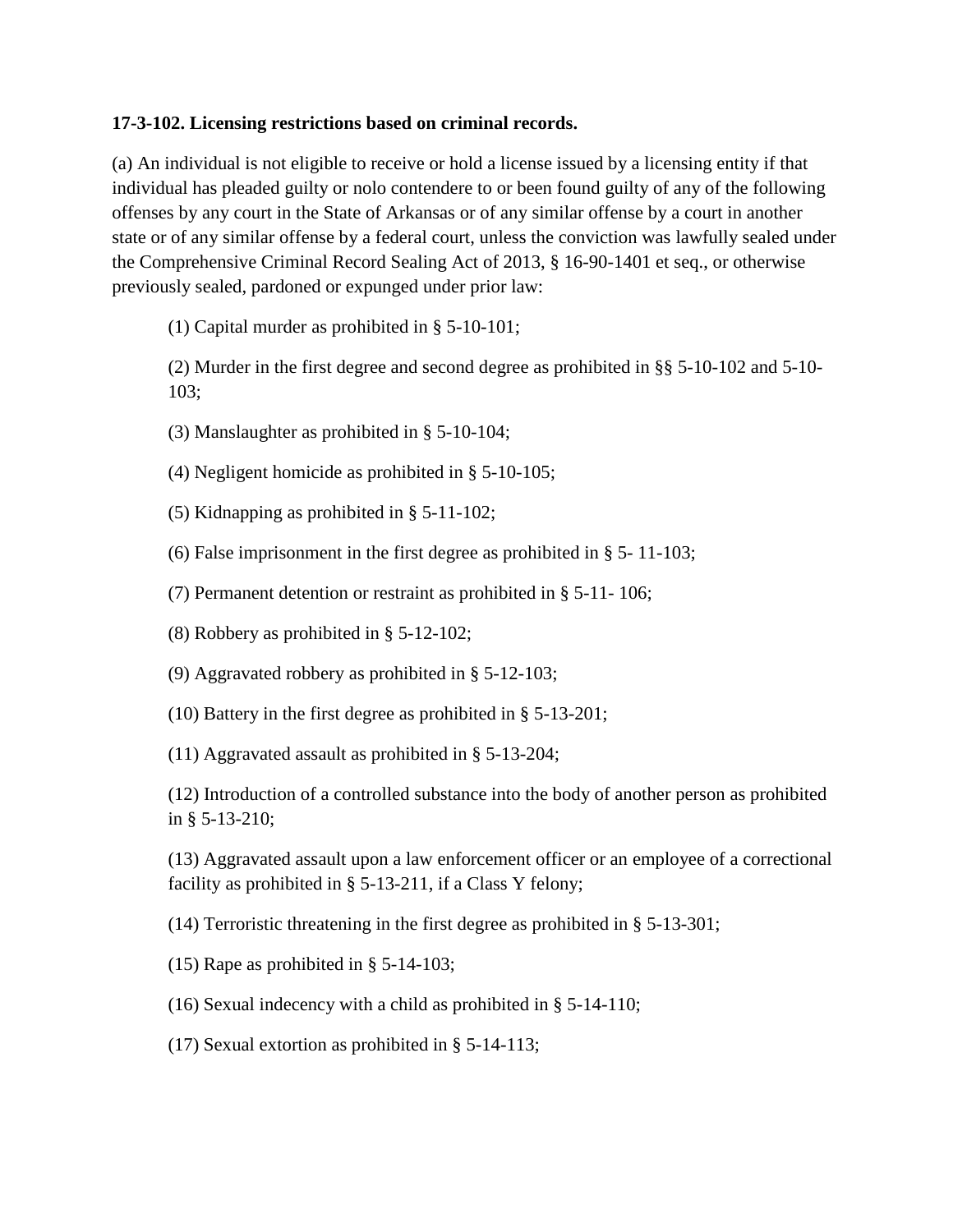(18) Sexual assault in the first degree, second degree, third degree, and fourth degree as prohibited in §§ 5-14-124 — 5-14-127;

(19) Incest as prohibited in § 5-26-202;

(20) Offenses against the family as prohibited in §§ 5-26-303 — 5-26-306;

(21) Endangering the welfare of an incompetent person in the first degree, as prohibited in § 5-27-201;

(22) Endangering the welfare of a minor in the first degree as prohibited in § 5-27-205;

(23) Permitting the abuse of a minor as prohibited in § 5-27- 221;

(24) Engaging children in sexually explicit conduct for use in visual or print media, transportation of minors for prohibited sexual conduct, pandering or possessing visual or print medium depicting sexually explicit conduct involving a child, or use of a child or consent to use of a child in a sexual performance by producing, directing, or promoting a sexual performance by a child, as prohibited in §§ 5-27-303 — 5-27-305, 5-27-402, and 5-27-403;

(25) Computer child pornography as prohibited in § 5-27-603;

(26) Computer exploitation of a child in the first degree as prohibited in § 5-27-605;

(27) Felony adult abuse as prohibited in § 5-28-103;

(28) Theft of property as prohibited in § 5-36-103;

(29) Theft by receiving as prohibited in § 5-36-106;

(30) Arson as prohibited in § 5-38-301;

(31) Burglary as prohibited in § 5-39-201;

(32) Felony violation of the Uniform Controlled Substances Act, §§ 5-64-101 — 5-64- 510, as prohibited in the former § 5-64-401, and §§ 5-64- 419 — 5-64-442;

(33) Promotion of prostitution in the first degree as prohibited in § 5-70-104;

(34) Stalking as prohibited in § 5-71-229;

(35) Criminal attempt, criminal complicity, criminal solicitation, or criminal conspiracy, as prohibited in §§ 5-3-201, 5-3-202, 5-3-301, and 5-3-401, to commit any of the offenses listed in this subsection; and

(36) All other crimes referenced in this title.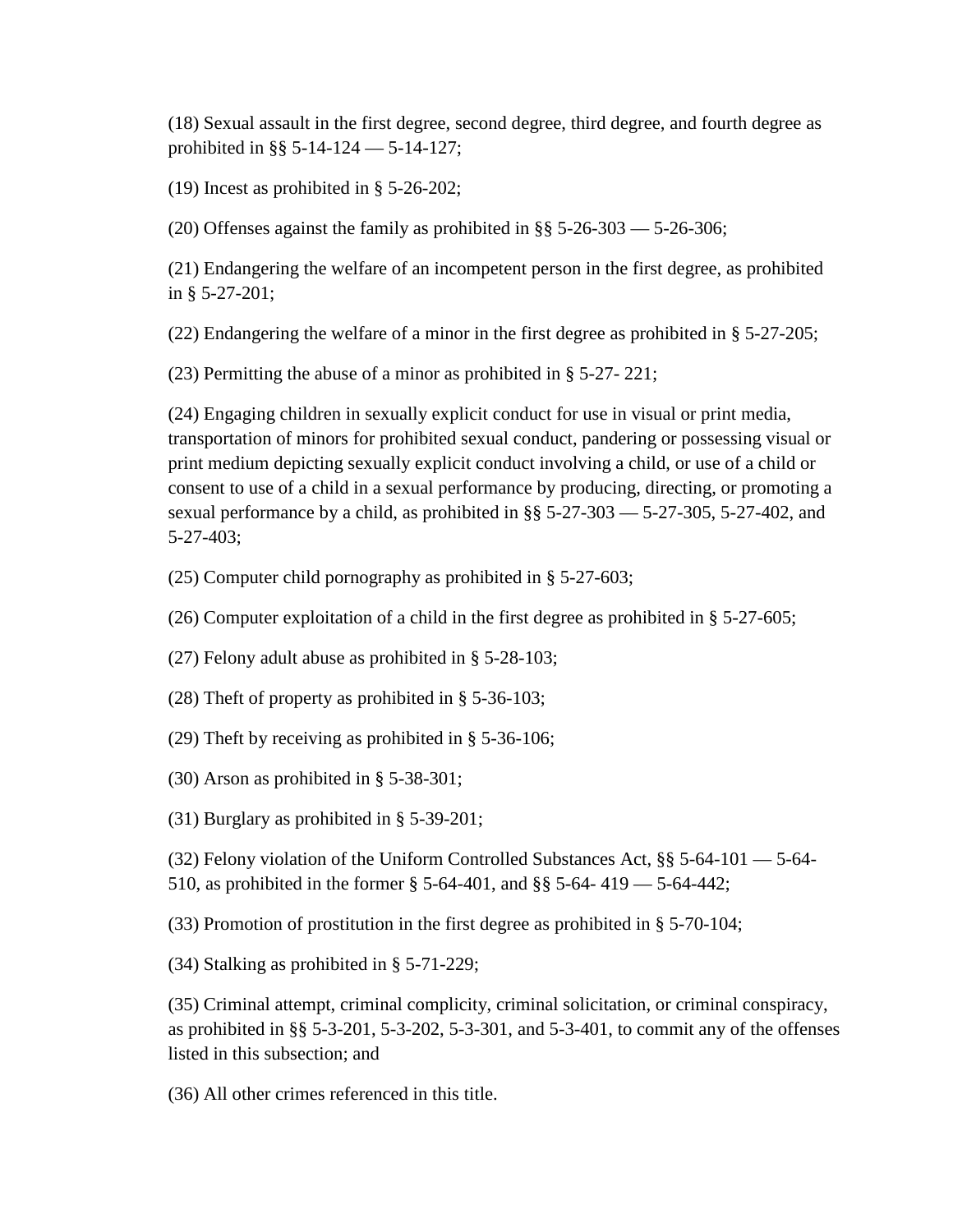(1) If an individual has been convicted of a crime listed in subsection (a) of this section, a licensing entity may waive disqualification or revocation of a license based on the conviction if a request for a waiver is made by:

- (A) An affected applicant for a license; or
- (B) The individual holding a license subject to revocation.

(2) A basis upon which a waiver may be granted includes without limitation:

(A) The age at which the offense was committed;

(B) The circumstances surrounding the offense;

(C) The length of time since the offense was committed;

(D) Subsequent work history since the offense was committed;

(E) Employment references since the offense was committed;

(F) Character references since the offense was committed;

(G) Relevance of the offense to the occupational license; and

(H) Other evidence demonstrating that licensure of the applicant does not pose a threat to the health or safety of the public.

(c) If an individual has a valid criminal conviction for an offense that could disqualify the individual from receiving a license, the disqualification shall not be considered for more than five (5) years from the date of conviction or incarceration or on which probation ends, whichever date is the latest, if the individual:

(A) Was not convicted for committing a violent or sexual offense; and

(B) Has not been convicted of any other offense during the five-year disqualification period.

(d) A licensing entity shall not, as a basis upon which a license may be granted or denied:

(1) Use vague or generic terms, including without limitation the phrase "moral turpitude" and "good character"; or

(2) Consider arrests without a subsequent conviction.

(b)